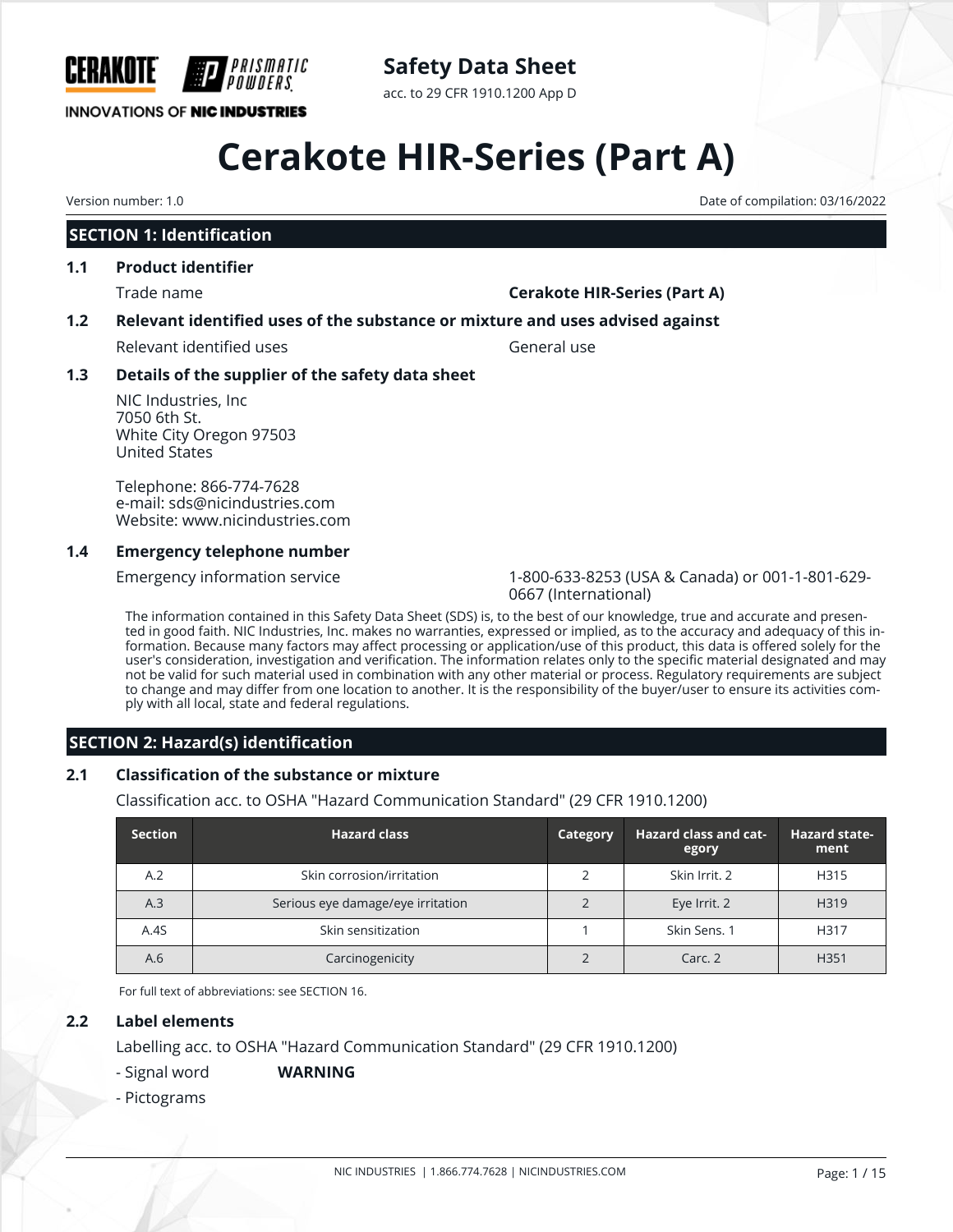

acc. to 29 CFR 1910.1200 App D

#### **INNOVATIONS OF NIC INDUSTRIES**

GHS07, GHS08

## **Cerakote HIR-Series (Part A)**

Version number: 1.0 Date of compilation: 03/16/2022

PRISMATIC

| - Hazard statements |                                      |
|---------------------|--------------------------------------|
| H315                | Causes skin irritation.              |
| H317                | May cause an allergic skin reaction. |
| H319                | Causes serious eye irritation.       |
| H351                | Suspected of causing cancer.         |
|                     |                                      |

| - Precautionary statements |                                                                                                                                     |
|----------------------------|-------------------------------------------------------------------------------------------------------------------------------------|
| P <sub>201</sub>           | Obtain special instructions before use.                                                                                             |
| P <sub>261</sub>           | Avoid breathing dust/fume/gas/mist/vapors/spray.                                                                                    |
| P <sub>272</sub>           | Contaminated work clothing must not be allowed out of the workplace.                                                                |
| P280                       | Wear protective gloves.                                                                                                             |
| P302+P352                  | If on skin: Wash with plenty of water.                                                                                              |
| P305+P351+P338             | If in eyes: Rinse cautiously with water for several minutes. Remove contact lenses, if present and<br>easy to do. Continue rinsing. |
| P308+P313                  | If exposed or concerned: Get medical advice/attention.                                                                              |
| P321                       | Specific treatment (see on this label).                                                                                             |
| P333+P313                  | If skin irritation or rash occurs: Get medical advice/attention.                                                                    |
| P337+P313                  | If eye irritation persists: Get medical advice/attention.                                                                           |
| P362                       | Take off contaminated clothing and wash it before reuse.                                                                            |
| P363                       | Wash contaminated clothing before reuse.                                                                                            |
| P405                       | Store locked up.                                                                                                                    |
| P501                       | Dispose of contents/container to industrial combustion plant.                                                                       |
|                            |                                                                                                                                     |

- Hazardous ingredients for labelling p-chlorobenzotrifluoride, Ambient Curable Refractory Resin, Performance Ceramic #1

#### **2.3 Other hazards**

Hazards not otherwise classified

May be harmful in contact with skin (GHS category 5: acutely toxic - dermal). Very toxic to aquatic life with long lasting effects (GHS category 1: aquatic toxicity - acute and/or chronic).

#### **SECTION 3: Composition/information on ingredients**

#### **3.1 Substances**

Not relevant (mixture)

#### **3.2 Mixtures**

Description of the mixture

| Name of substance                | <b>Identifier</b>             | $Wt\%$    |
|----------------------------------|-------------------------------|-----------|
| p-Chlorobenzotrifluoride         | CAS No<br>98-56-6             | $50 - 75$ |
| Ambient Curable Refractory Resin | CAS No<br><b>Trade Secret</b> | $10 - 25$ |
| Performance Ceramic #1           | CAS No<br><b>Trade Secret</b> | $5 - 10$  |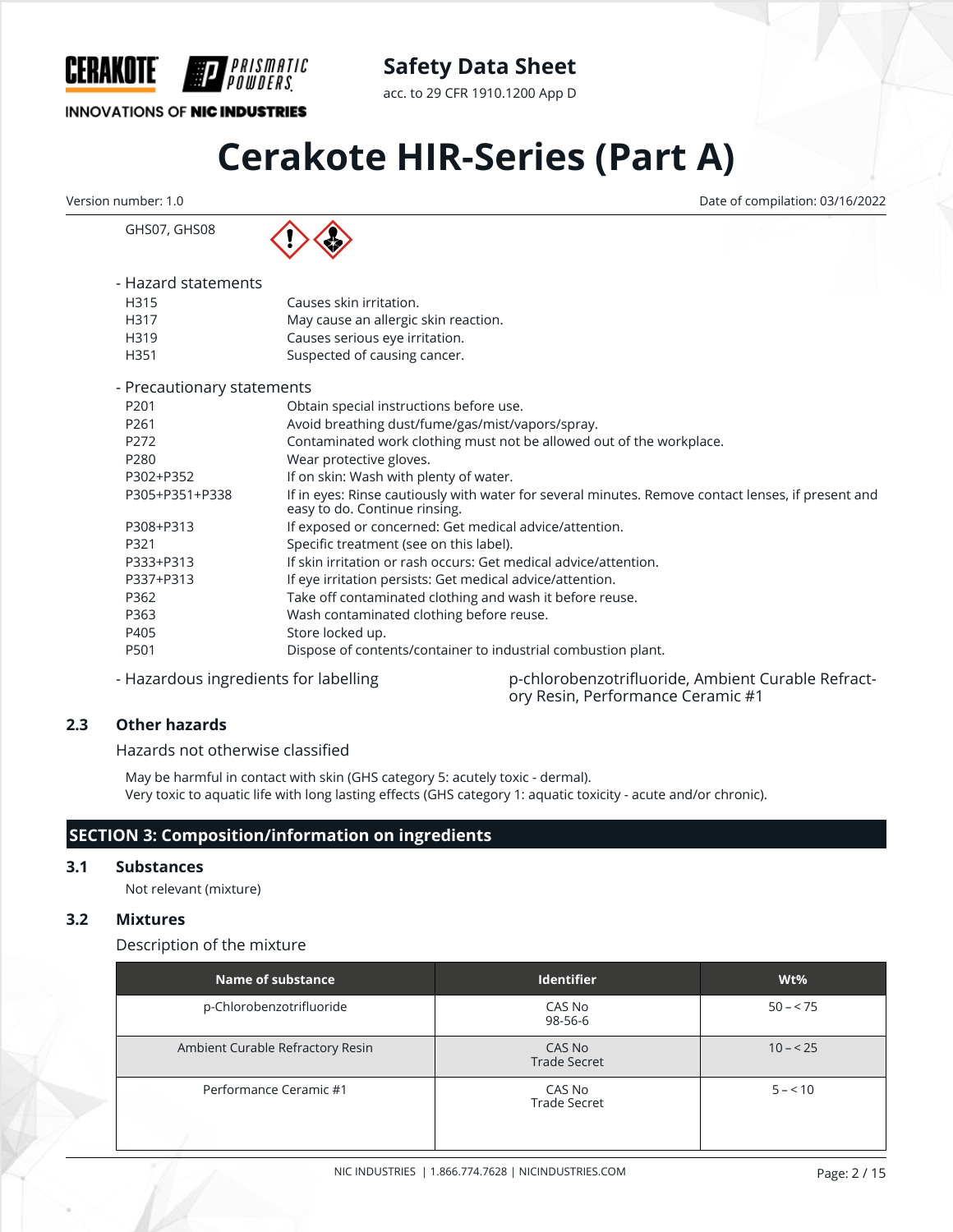

acc. to 29 CFR 1910.1200 App D

**INNOVATIONS OF NIC INDUSTRIES** 

## **Cerakote HIR-Series (Part A)**

Version number: 1.0 Date of compilation: 03/16/2022

| Name of substance $\,$ | <b>Identifier</b> | Wt%  |
|------------------------|-------------------|------|
| 2-Butanol              | CAS No<br>78-92-2 | $-5$ |

\*\* Trade Secret: In accordance with OSHA Hazard Communication Standard 29 CFR 1910.1200(i) and in accordance with the United Nations Globally Harmonized System of Classification and Labeling of Chemicals (GHS), the specific identity and/or exact percentage (concentration) of the composition has been withheld as a "Trade Secret."

#### **SECTION 4: First-aid measures**

#### **4.1 Description of first-aid measures**

#### General notes

Do not leave affected person unattended. Remove victim out of the danger area. Keep affected person warm, still and covered. Take off immediately all contaminated clothing. In all cases of doubt, or when symptoms persist, seek medical advice. In case of unconsciousness place person in the recovery position. Never give anything by mouth.

#### Following inhalation

If breathing is irregular or stopped, immediately seek medical assistance and start first aid actions. In case of respiratory tract irritation, consult a physician. Provide fresh air.

#### Following skin contact

Wash with plenty of soap and water.

#### Following eye contact

Remove contact lenses, if present and easy to do. Continue rinsing. Irrigate copiously with clean, fresh water for at least 10 minutes, holding the eyelids apart.

#### Following ingestion

Rinse mouth with water (only if the person is conscious). Do NOT induce vomiting.

#### **4.2 Most important symptoms and effects, both acute and delayed**

Symptoms and effects are not known to date.

#### **4.3 Indication of any immediate medical attention and special treatment needed**

None.

#### **SECTION 5: Fire-fighting measures**

#### **5.1 Extinguishing media**

Suitable extinguishing media Water spray, BC-powder, Carbon dioxide (CO2)

#### **5.2 Special hazards arising from the substance or mixture**

Hazardous combustion products

Carbon monoxide (CO), Carbon dioxide (CO2)

#### **5.3 Advice for firefighters**

In case of fire and/or explosion do not breathe fumes. Coordinate firefighting measures to the fire surroundings. Do not allow firefighting water to enter drains or water courses. Collect contaminated firefighting water separately. Fight fire with normal precautions from a reasonable distance.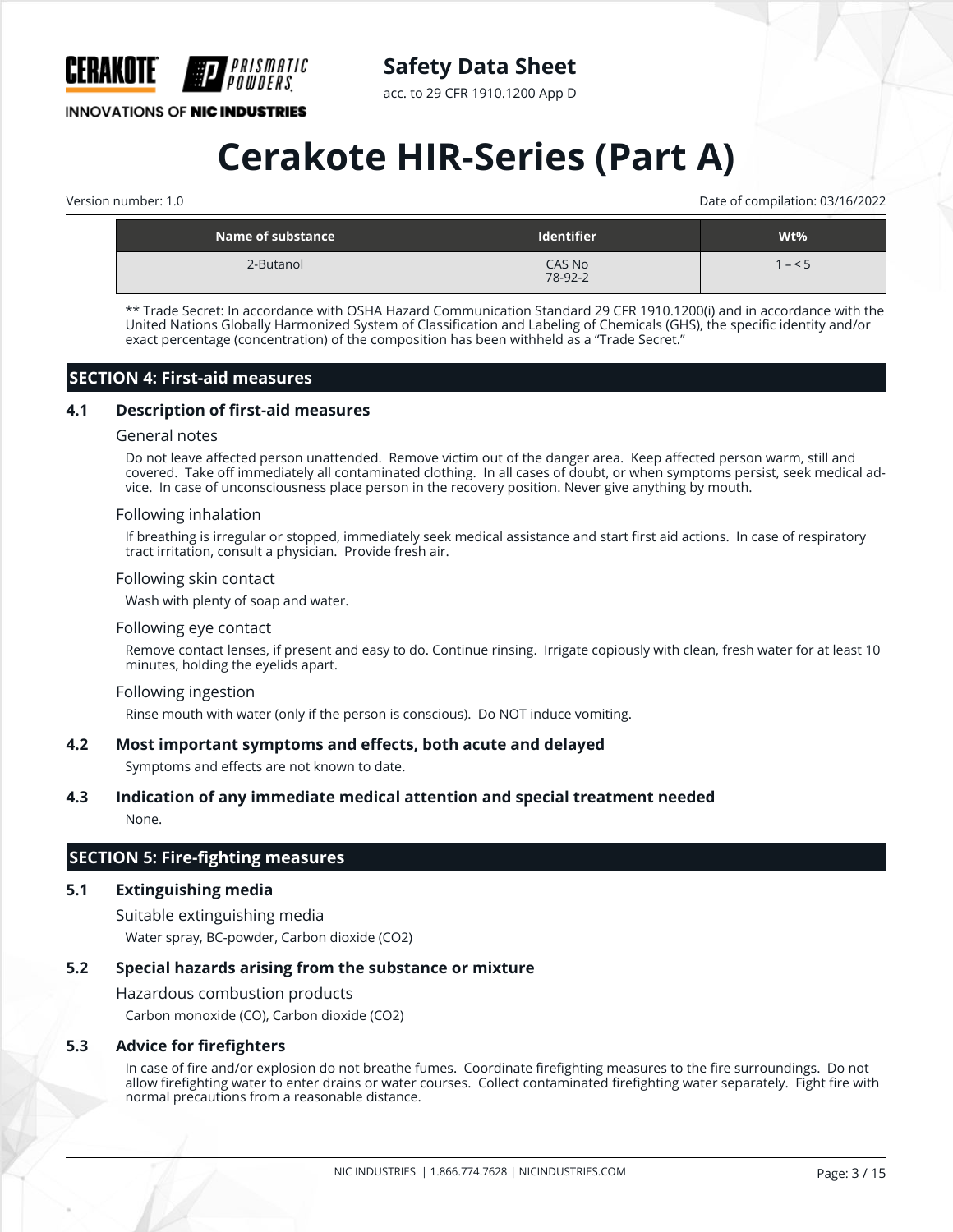

acc. to 29 CFR 1910.1200 App D

#### **INNOVATIONS OF NIC INDUSTRIES**

## **Cerakote HIR-Series (Part A)**

Version number: 1.0 Date of compilation: 03/16/2022

#### **SECTION 6: Accidental release measures**

#### **6.1 Personal precautions, protective equipment and emergency procedures**

For non-emergency personnel

Remove persons to safety.

#### For emergency responders

Wear breathing apparatus if exposed to vapors/dust/aerosols/gases.

#### **6.2 Environmental precautions**

Keep away from drains, surface and ground water. Retain contaminated washing water and dispose of it. If substance has entered a water course or sewer, inform the responsible authority.

#### **6.3 Methods and material for containment and cleaning up**

Advice on how to contain a spill

Covering of drains.

#### Advice on how to clean up a spill

Wipe up with absorbent material (e.g. cloth, fleece). Collect spillage: sawdust, kieselgur (diatomite), sand, universal binder

#### Appropriate containment techniques

Use of adsorbent materials.

#### Other information relating to spills and releases

Place in appropriate containers for disposal. Ventilate affected area.

#### **6.4 Reference to other sections**

Hazardous combustion products: see section 5. Personal protective equipment: see section 8. Incompatible materials: see section 10. Disposal considerations: see section 13.

#### **SECTION 7: Handling and storage**

#### **7.1 Precautions for safe handling**

#### Recommendations

- Measures to prevent fire as well as aerosol and dust generation

Use local and general ventilation. Use only in well-ventilated areas.

#### Advice on general occupational hygiene

Wash hands after use. Do not eat, drink and smoke in work areas. Remove contaminated clothing and protective equipment before entering eating areas. Never keep food or drink in the vicinity of chemicals. Never place chemicals in containers that are normally used for food or drink. Keep away from food, drink and animal feedingstuffs.

#### **7.2 Conditions for safe storage, including any incompatibilities**

#### **7.3 Specific end use(s)**

See section 16 for a general overview.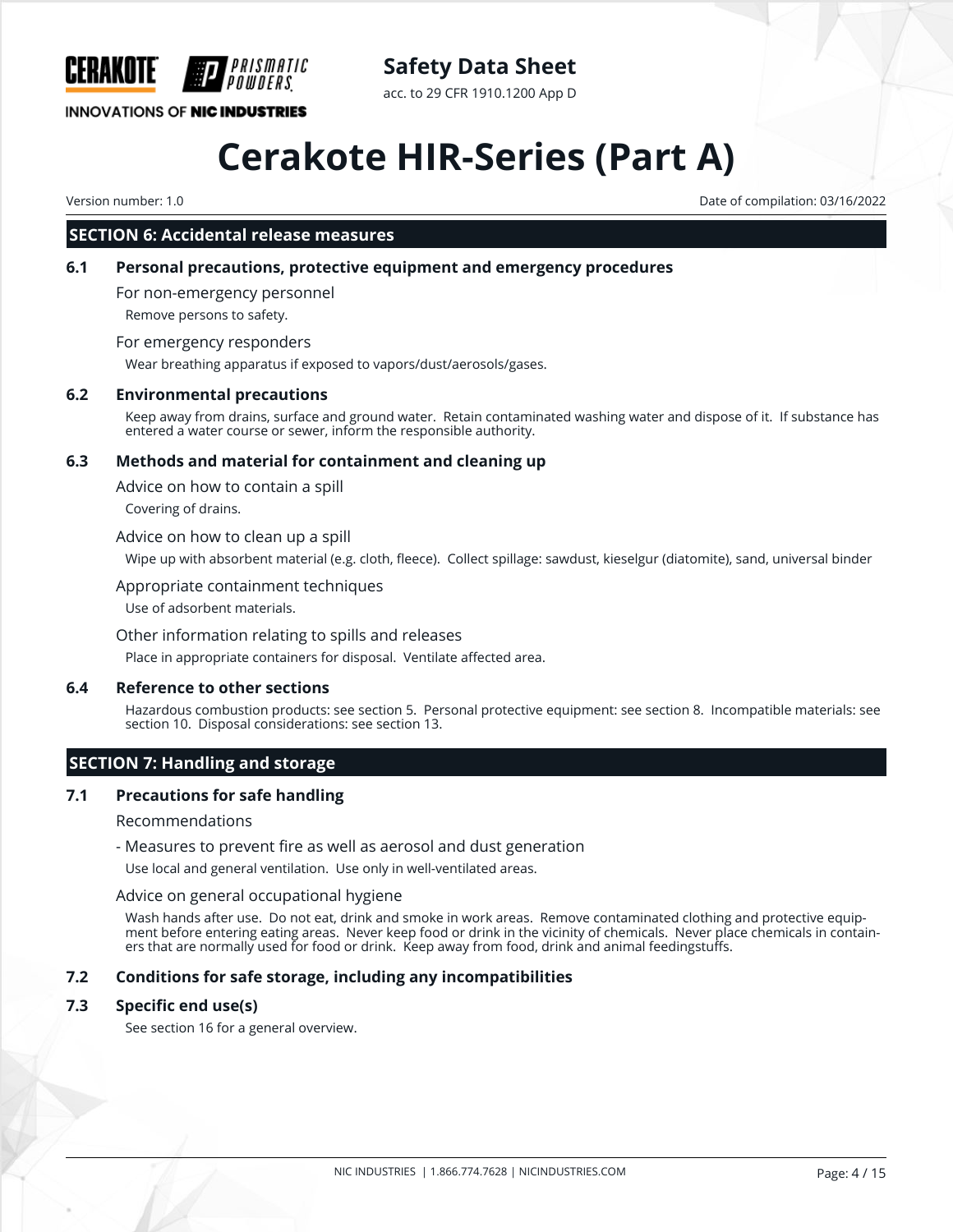

### **Safety Data Sheet**

acc. to 29 CFR 1910.1200 App D

## **Cerakote HIR-Series (Part A)**

Version number: 1.0 Date of compilation: 03/16/2022

#### **SECTION 8: Exposure controls/personal protection**

#### **8.1 Control parameters**

Occupational exposure limit values (Workplace Exposure Limits)

|           | Country Name of substance Identifi- | er          | <b>TWA</b><br>[ppm] | TWA [mg/<br>$m3$ ] | <b>STEL</b><br>[ppm] | STEL [mg/<br>$m3$ ] | Ceiling-C<br>[ppm] | Ceiling-C<br>[ $mg/m^3$ ] | Nota-<br>tion     | Source                                    |
|-----------|-------------------------------------|-------------|---------------------|--------------------|----------------------|---------------------|--------------------|---------------------------|-------------------|-------------------------------------------|
| US        | Pigment                             | <b>TLV®</b> |                     | 5                  |                      |                     |                    |                           | r                 | <b>ACGIH®</b><br>2022                     |
| <b>US</b> | Pigment                             | PEL (CA)    |                     | 5                  |                      |                     |                    |                           | fume              | Cal/OSHA<br>PEL                           |
| US        | Pigment                             | PEL         |                     | 10                 |                      |                     |                    |                           | fume              | 29 CFR<br>1910.100<br>$\mathsf 0$         |
| <b>US</b> | Pigment                             | <b>REL</b>  |                     | 5<br>(10 h)        |                      |                     |                    |                           | df, Fe            | <b>NIOSH</b><br><b>REL</b>                |
| US        | Pigment                             | <b>REL</b>  |                     |                    |                      |                     |                    |                           | appx-D            | <b>NIOSH</b><br>REL                       |
| <b>US</b> | Pigment                             | PEL         |                     | 15                 |                      |                     |                    |                           | i, dust           | 29 CFR<br>1910.100<br>$\mathsf{O}\xspace$ |
| US        | Pigment                             | PEL         |                     | 5                  |                      |                     |                    |                           | r, dust           | 29 CFR<br>1910.100<br>0                   |
| US.       | Performance Ceram-<br>ic#1          | PEL         |                     | 15                 |                      |                     |                    |                           | i, dust           | 29 CFR<br>1910.100<br>$\mathbf 0$         |
| US        | Performance Ceram-<br>ic#1          | <b>REL</b>  |                     |                    |                      |                     |                    |                           | lowest,<br>appx-A | <b>NIOSH</b><br>REL                       |
| <b>US</b> | Performance Ceram-<br>ic#1          | <b>TLV®</b> |                     | 2.5                |                      |                     |                    |                           | $r_{\rm}$         | <b>ACGIH®</b><br>2022                     |
| US        | Performance Ceram-<br>ic#1          | <b>TLV®</b> |                     | 0.2                |                      |                     |                    |                           | r                 | <b>ACGIH®</b><br>2022                     |
| US        | 2-butanol                           | <b>TLV®</b> | 100                 |                    |                      |                     |                    |                           |                   | <b>ACGIH®</b><br>2022                     |
| <b>US</b> | 2-butanol                           | PEL (CA)    | 100                 | 305                |                      |                     |                    |                           |                   | Cal/OSHA<br>PEL                           |
| US        | 2-butanol                           | <b>REL</b>  | 100<br>(10 h)       | 305<br>(10 h)      | 150                  | 455                 |                    |                           |                   | <b>NIOSH</b><br><b>REL</b>                |
| US        | 2-butanol                           | PEL         | 150                 | 450                |                      |                     |                    |                           |                   | 29 CFR<br>1910.100<br>$\mathsf{O}\xspace$ |

Notation

appx-A NIOSH Potential Occupational Carcinogen (Appendix A) appx-D see Appendix D - Substances with No Established RELs

appx-D see Appendix D - Substances with No Established RELs<br>Ceiling-C ceiling value is a limit value above which exposure shou

Ceiling-C ceiling value is a limit value above which exposure should not occur<br>df as dust and fumes

df as dust and fumes<br>dust as dust dust as dust

NIC INDUSTRIES | 1.866.774.7628 | NICINDUSTRIES.COM Page: 5 / 15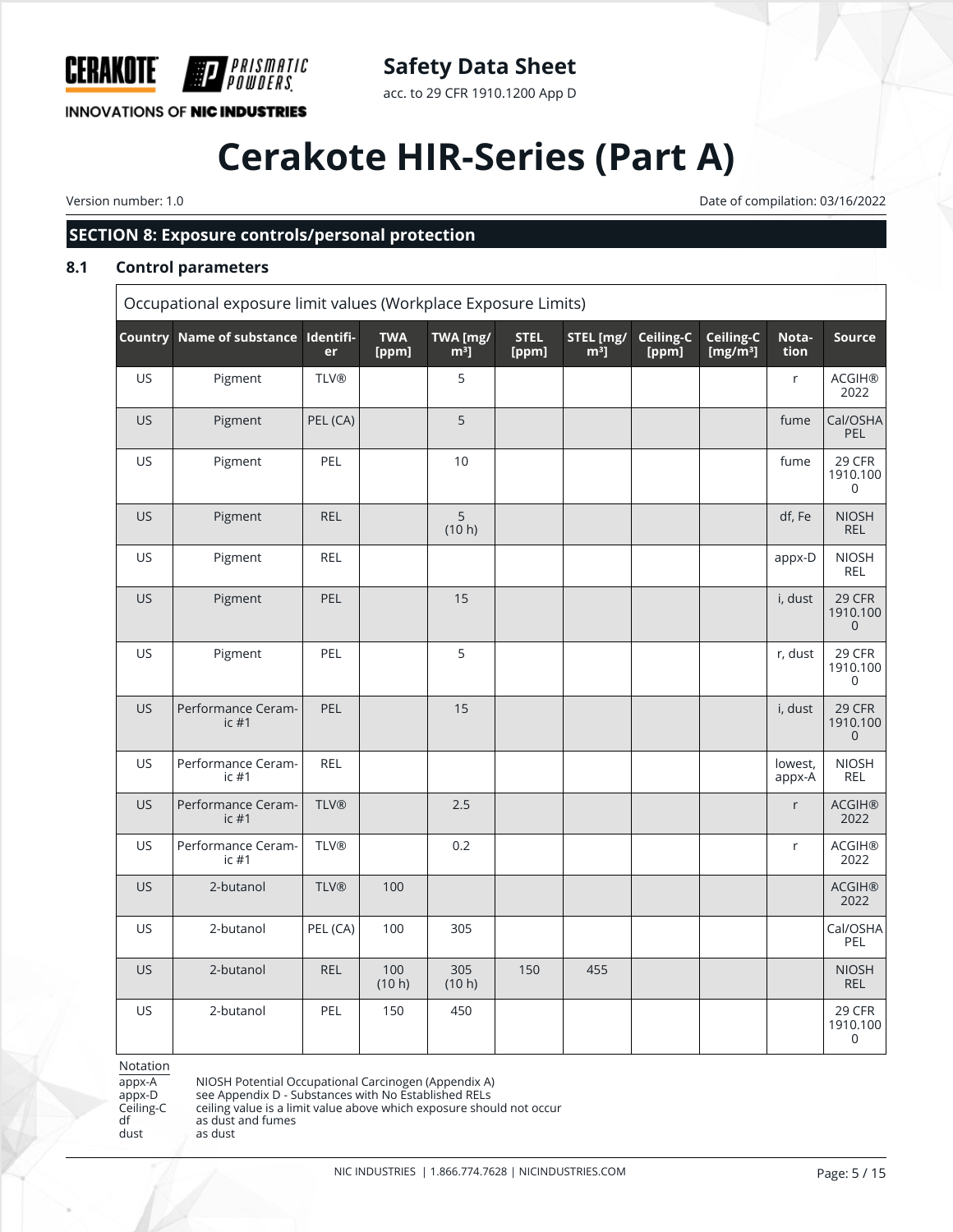

acc. to 29 CFR 1910.1200 App D

**INNOVATIONS OF NIC INDUSTRIES** 

*PRISMATIC* 

## **Cerakote HIR-Series (Part A)**

Version number: 1.0 Date of compilation: 03/16/2022

| Notation    |                                                                                                                                                                             |
|-------------|-----------------------------------------------------------------------------------------------------------------------------------------------------------------------------|
| Fe          | calculated as Fe (iron)                                                                                                                                                     |
| fume        | as fume                                                                                                                                                                     |
|             | inhalable fraction                                                                                                                                                          |
| lowest      | exposure by all routes should be carefully controlled to levels as low as possible                                                                                          |
|             | respirable fraction                                                                                                                                                         |
| <b>STEL</b> | short-term exposure limit: a limit value above which exposure should not occur and which is related to a 15-minute period (un-<br>less otherwise specified)                 |
| <b>TWA</b>  | time-weighted average (long-term exposure limit): measured or calculated in relation to a reference period of 8 hours time-<br>weighted average (unless otherwise specified |

#### **8.2 Exposure controls**

Appropriate engineering controls

General ventilation.

Individual protection measures (personal protective equipment)

#### Eye/face protection

Wear eye/face protection.

#### Skin protection

- Hand protection

Wear suitable gloves. Chemical protection gloves are suitable, which are tested according to EN 374. Check leak-tightness/ impermeability prior to use. In the case of wanting to use the gloves again, clean them before taking off and air them well. For special purposes, it is recommended to check the resistance to chemicals of the protective gloves mentioned above together with the supplier of these gloves.

#### - Other protection measures

Take recovery periods for skin regeneration. Preventive skin protection (barrier creams/ointments) is recommended. Wash hands thoroughly after handling.

#### Respiratory protection

In case of inadequate ventilation wear respiratory protection.

#### Environmental exposure controls

Use appropriate container to avoid environmental contamination. Keep away from drains, surface and ground water.

#### **SECTION 9: Physical and chemical properties**

#### **9.1 Information on basic physical and chemical properties**

#### **Appearance**

| Physical state | Liquid                |
|----------------|-----------------------|
| Color          | Various               |
| Particle       | Not relevant (liquid) |
| Odor           | Ammoniacal            |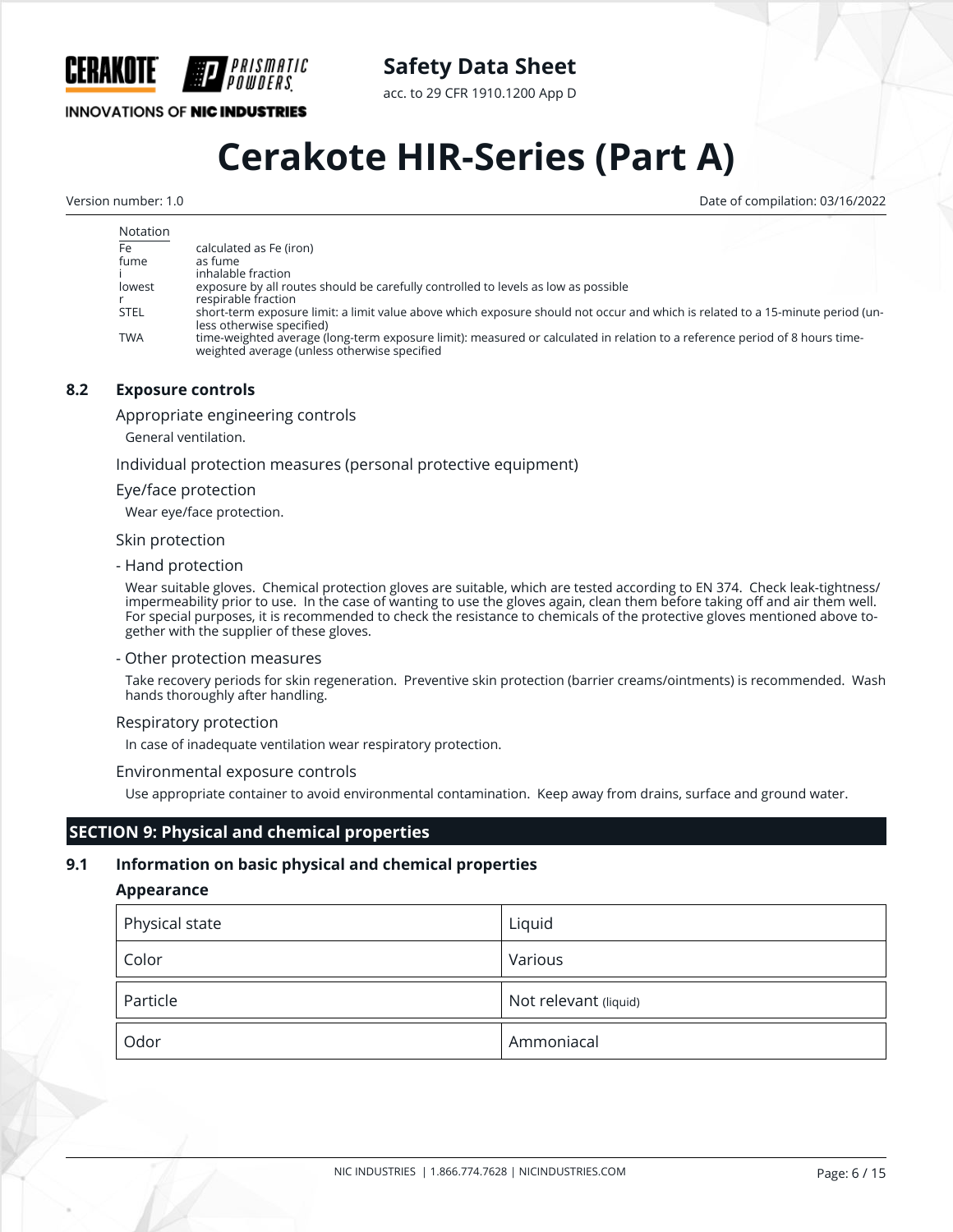

**Safety Data Sheet**

acc. to 29 CFR 1910.1200 App D

## **Cerakote HIR-Series (Part A)**

Version number: 1.0 Date of compilation: 03/16/2022

| <b>Other safety parameters</b>          |                      |
|-----------------------------------------|----------------------|
| pH (value)                              | Not determined       |
| Melting point/freezing point            | Not determined       |
| Initial boiling point and boiling range | $>133.8$ °C          |
| Flash point                             | 39 °C                |
| Evaporation rate                        | Not determined       |
| Flammability (solid, gas)               | Not relevant (fluid) |
| Vapor pressure                          | 0.018 Pa at 25 °C    |
| Density                                 | Not determined       |
| Vapor density                           | Not available        |
| Relative density                        | Not available        |
| Solubility(ies)                         | Not determined       |
| Partition coefficient                   |                      |
| - n-octanol/water (log KOW)             | Not available        |
| Auto-ignition temperature               | 600 °C               |

**9.2 Other information**

Temperature class (USA, acc. to NEC 500) T1 (maximum permissible surface temperature on the equipment: 450°C)

#### **SECTION 10: Stability and reactivity**

#### **10.1 Reactivity**

Concerning incompatibility: see below "Conditions to avoid" and "Incompatible materials".

Viscosity **Not determined** 

Explosive properties None

Oxidizing properties None

#### **10.2 Chemical stability**

See below "Conditions to avoid".

#### **10.3 Possibility of hazardous reactions**

No known hazardous reactions.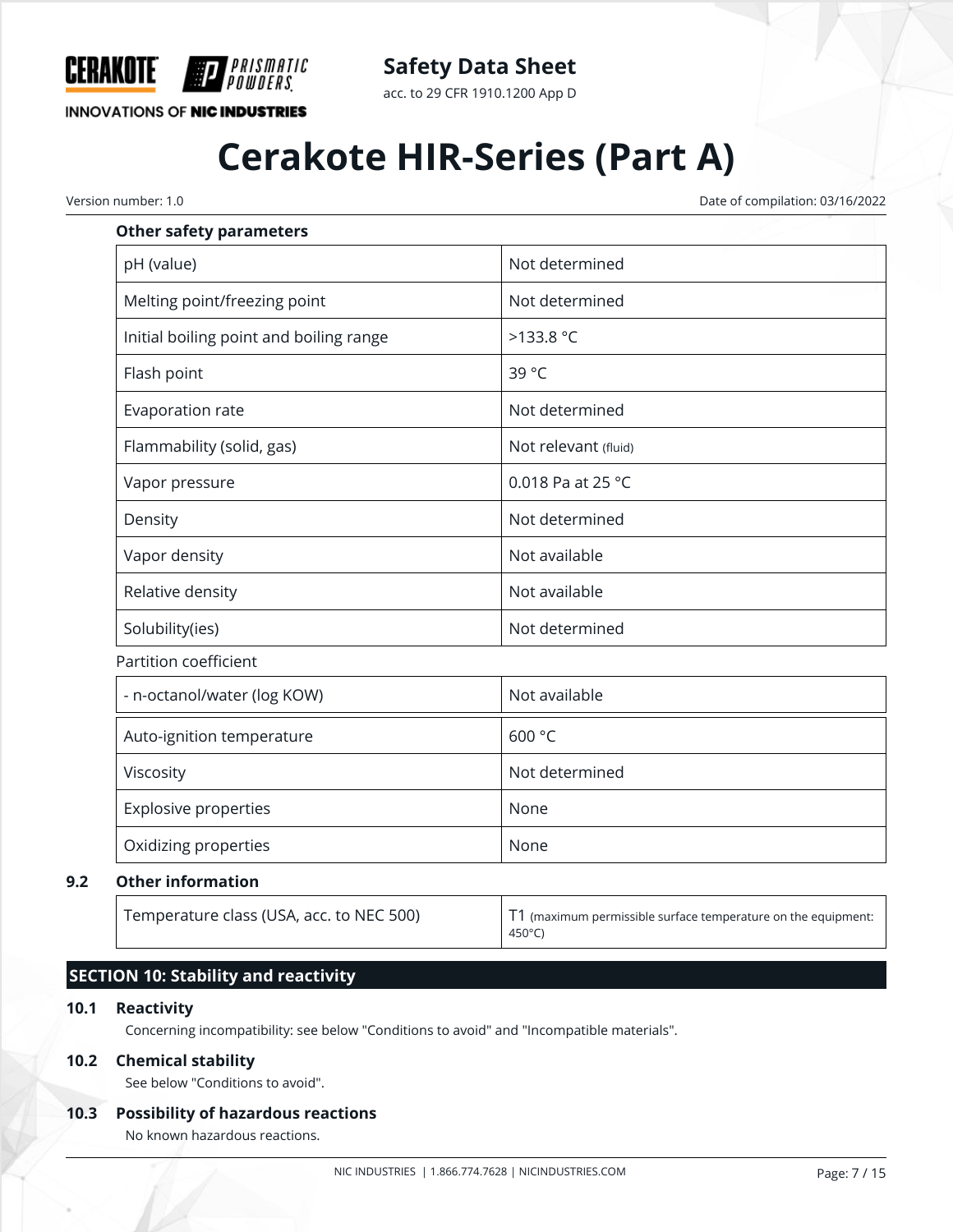

**INNOVATIONS OF NIC INDUSTRIES** 

#### acc. to 29 CFR 1910.1200 App D

## **Cerakote HIR-Series (Part A)**

Version number: 1.0 Date of compilation: 03/16/2022

#### **10.4 Conditions to avoid**

There are no specific conditions known which have to be avoided.

#### **10.5 Incompatible materials**

Oxidizers

#### **10.6 Hazardous decomposition products**

Reasonably anticipated hazardous decomposition products produced as a result of use, storage, spill and heating are not known. Hazardous combustion products: see section 5.

#### **SECTION 11: Toxicological information**

#### **11.1 Information on toxicological effects**

Test data are not available for the complete mixture.

#### Classification procedure

The method for classification of the mixture is based on ingredients of the mixture (additivity formula).

#### **Classification acc. to OSHA "Hazard Communication Standard" (29 CFR 1910.1200)**

Acute toxicity

Shall not be classified as acutely toxic.

GHS of the United Nations, annex 4: May be harmful in contact with skin.

#### Skin corrosion/irritation

Causes skin irritation.

#### Serious eye damage/eye irritation Causes serious eye irritation.

Respiratory or skin sensitization

May cause an allergic skin reaction.

#### Germ cell mutagenicity

Shall not be classified as germ cell mutagenic.

#### Carcinogenicity

Suspected of causing cancer.

#### IARC Monographs on the Evaluation of Carcinogenic Risks to Humans

| Name of substance        | <b>Classification</b> | <b>Number</b> |
|--------------------------|-----------------------|---------------|
| Performance Ceramic #1   | 2Β                    |               |
| p-chlorobenzotrifluoride | 2B                    |               |

#### Legend

2B Possibly carcinogenic to humans

#### Reproductive toxicity

Shall not be classified as a reproductive toxicant.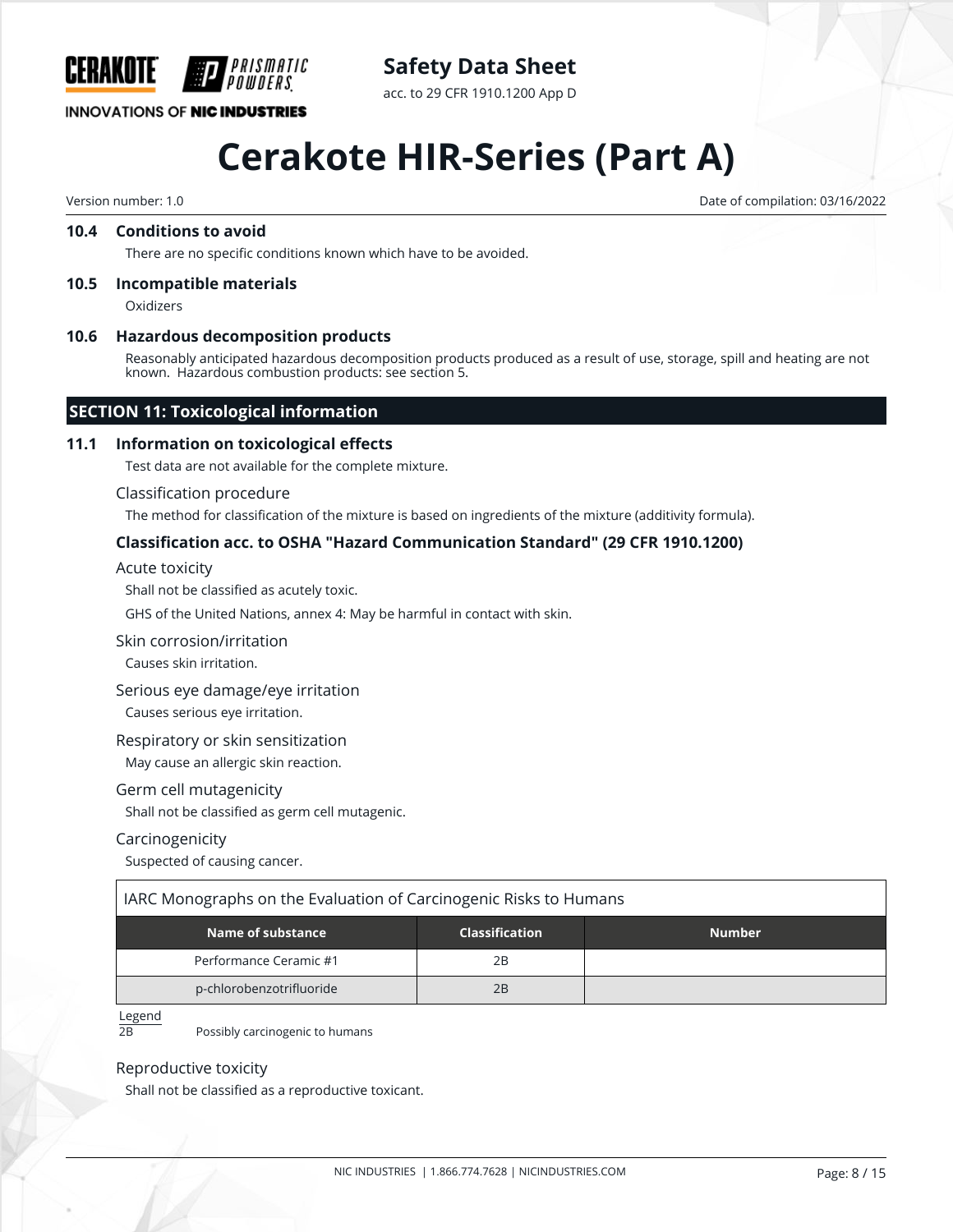

acc. to 29 CFR 1910.1200 App D

**INNOVATIONS OF NIC INDUSTRIES** 

## **Cerakote HIR-Series (Part A)**

Version number: 1.0 Date of compilation: 03/16/2022

Specific target organ toxicity - single exposure

PRISMATIC

Shall not be classified as a specific target organ toxicant (single exposure).

Specific target organ toxicity - repeated exposure

Shall not be classified as a specific target organ toxicant (repeated exposure).

Aspiration hazard

Shall not be classified as presenting an aspiration hazard.

#### **SECTION 12: Ecological information**

#### **12.1 Toxicity**

Very toxic to aquatic life with long lasting effects.

| Aquatic toxicity (acute) of components of the mixture |               |                   |                      |                       |                      |  |  |
|-------------------------------------------------------|---------------|-------------------|----------------------|-----------------------|----------------------|--|--|
| Name of substance                                     | <b>CAS No</b> | <b>Endpoint</b>   | Value                | <b>Species</b>        | <b>Exposure time</b> |  |  |
| p-Chlorobenzotrifluor-<br>ide                         | 98-56-6       | <b>LC50</b>       | 6.5 $mg/1$           | Fish                  | 24h                  |  |  |
| p-Chlorobenzotrifluor-<br>ide                         | $98 - 56 - 6$ | ErC <sub>50</sub> | $>0.41 \frac{mg}{l}$ | Algae                 | 72h                  |  |  |
| p-Chlorobenzotrifluor-<br>ide                         | 98-56-6       | <b>EC50</b>       | $>0.41 \frac{mg}{l}$ | Algae                 | 72 h                 |  |  |
| 2-Butanol                                             | 78-92-2       | <b>LC50</b>       | 2,993 $mg/1$         | Fish                  | 96h                  |  |  |
| 2-Butanol                                             | 78-92-2       | <b>EC50</b>       | 308 $mg/1$           | Aquatic invertebrates | 48 h                 |  |  |
| 2-Butanol                                             | 78-92-2       | ErC <sub>50</sub> | $2,029$ mg/          | Algae                 | 96h                  |  |  |

Aquatic toxicity (chronic) of components of the mixture

| Name of substance <b>\</b>    | <b>CAS No</b> | <b>Endpoint</b> | <b>Value</b>         | Species <sup>1</sup> | <b>Exposure time</b> |
|-------------------------------|---------------|-----------------|----------------------|----------------------|----------------------|
| p-Chlorobenzotrifluor-<br>ide | 98-56-6       | <b>EC50</b>     | $242.1 \text{ mg}$ / | Microorganisms       | 30 min               |

#### **12.2 Persistence and degradability**

Data are not available.

**12.3 Bioaccumulative potential**

Data are not available.

#### **12.4 Mobility in soil**

Data are not available.

**12.5 Results of PBT and vPvB assessment** Data are not available.

#### **12.6 Endocrine disrupting properties**

None of the ingredients are listed.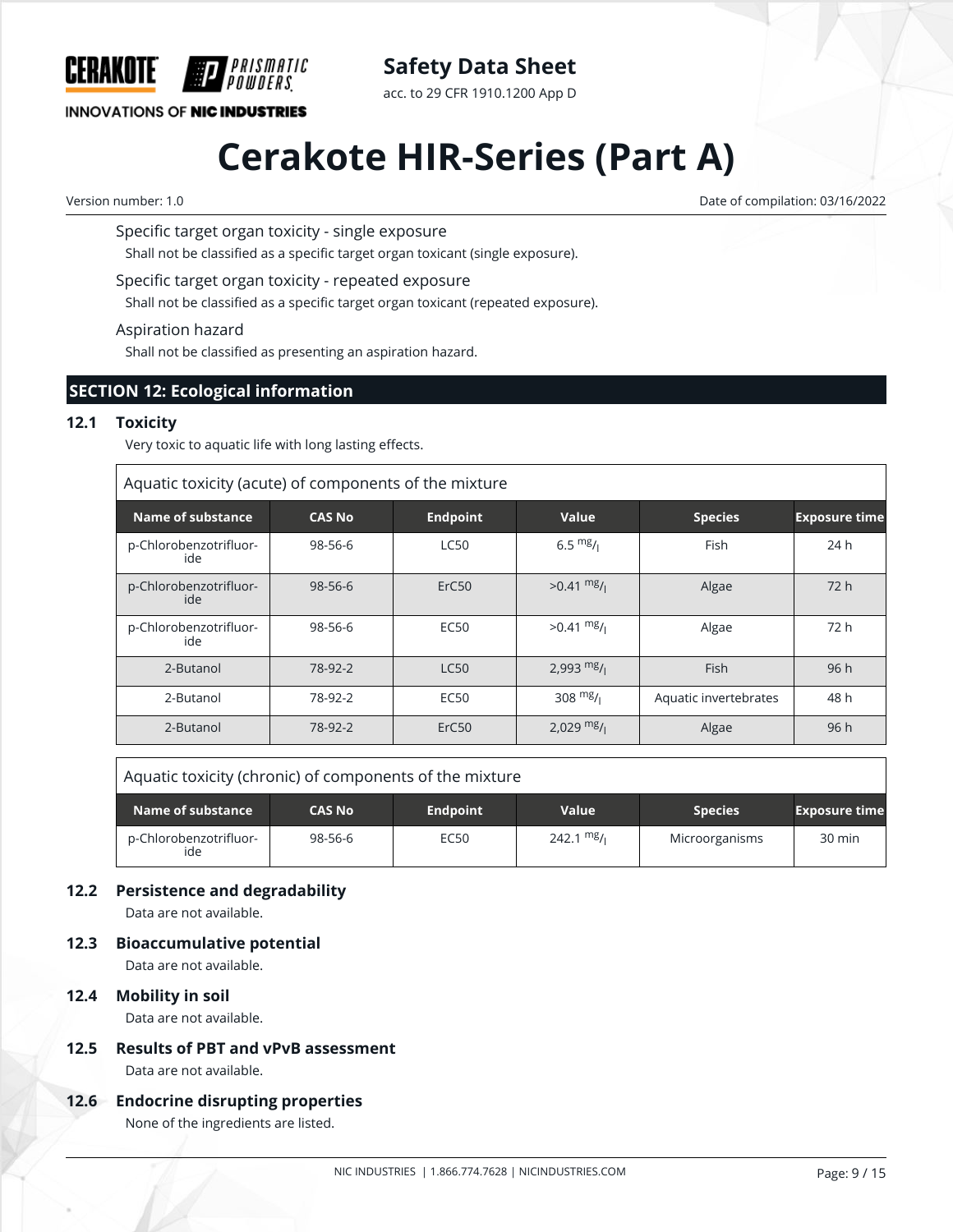

### **Safety Data Sheet**

acc. to 29 CFR 1910.1200 App D

# **Cerakote HIR-Series (Part A)**

Version number: 1.0 Date of compilation: 03/16/2022

#### **12.7 Other adverse effects**

Data are not available.

#### **SECTION 13: Disposal considerations**

#### **13.1 Waste treatment methods**

Sewage disposal-relevant information

Do not empty into drains. Avoid release to the environment. Refer to special instructions/safety data sheets.

#### Waste treatment of containers/packages

Completely emptied packages can be recycled. Handle contaminated packages in the same way as the substance itself.

#### **Remarks**

Please consider the relevant national or regional provisions. Waste shall be separated into the categories that can be handled separately by the local or national waste management facilities.

|      | <b>SECTION 14: Transport information</b> |                                      |  |
|------|------------------------------------------|--------------------------------------|--|
| 14.1 | UN number                                | not subject to transport regulations |  |
|      | 14.2 UN proper shipping name             | not relevant                         |  |
|      | 14.3 Transport hazard class(es)          | not assigned                         |  |
|      | 14.4 Packing group                       | not assigned                         |  |
|      | 14.5 Environmental hazards               | not assigned                         |  |

#### **14.6 Special precautions for user**

Cerakote HIR-Series Part A products do not need to be regulated for purposes of transportation due to the fact that the pchlorobenzotrifluoride (CAS# 98-56-6) contained in the mixture does not sustain combustion. Per 49 CFR § 173.120(a)(3) of the hazardous materials regulations, liquids with a flash point greater than 35°C that do not sustain combustion according to ASTM D 4206 do not meet the definition of a Class 3 Flammable Liquid. Additionally, International Air Transport Association (IATA) Dangerous Goods Regulations section 3.3.1.3(a) states that liquids which do not sustain combustion "need not be considered as flammable" if the liquid has "passed a suitable test for combustibility" as prescribed by the UN Manual of Tests and Criteria, Part III, subsection 32.5.2. ASTM D 4206 standards are identical to the UN Manual standards; it is thus considered to be a suitable test for combustibility. For the aforementioned reasons, Cerakote HIR-Series Part A is not considered regulated for purposes of transportation.

#### **14.7 Transport in bulk according to Annex II of MARPOL and the IBC Code**

The cargo is not intended to be carried in bulk.

#### **Information for each of the UN Model Regulations**

#### **Transport of dangerous goods by road or rail (49 CFR US DOT) - Additional information**

Not subject to transport regulations.

#### **International Maritime Dangerous Goods Code (IMDG) - Additional information** Not subject to IMDG.

#### **International Civil Aviation Organization (ICAO-IATA/DGR) - Additional information** Not subject to ICAO-IATA.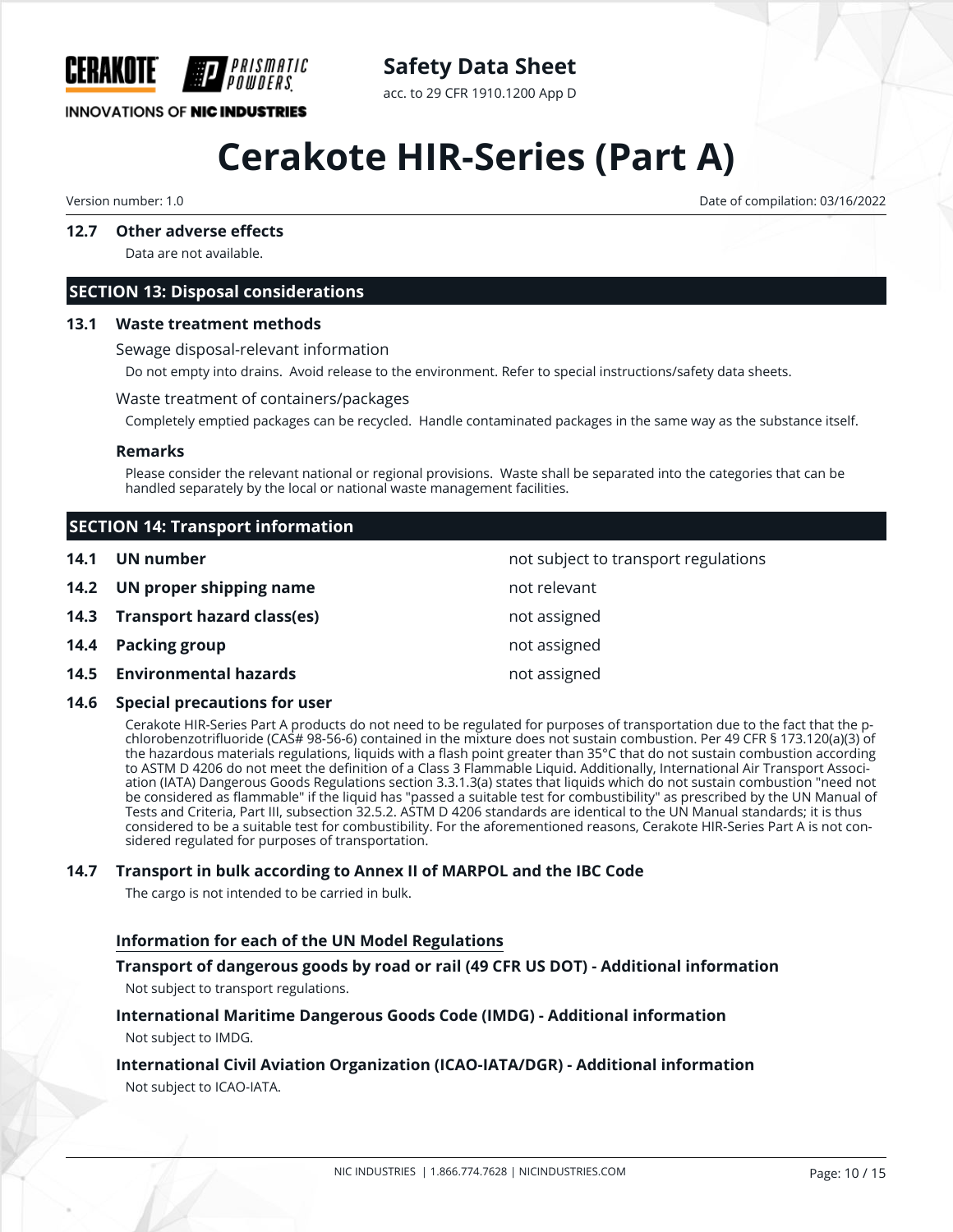

### **Safety Data Sheet**

acc. to 29 CFR 1910.1200 App D

# **Cerakote HIR-Series (Part A)**

Version number: 1.0 Date of compilation: 03/16/2022

### **SECTION 15: Regulatory information**

#### **15.1 Safety, health and environmental regulations specific for the product in question**

#### **National regulations (United States)**

### **Superfund Amendment and Reauthorization Act (SARA TITLE III )**

- The List of Extremely Hazardous Substances and Their Threshold Planning Quantities (EPCRA Section 302, 304)

None of the ingredients are listed.

- Specific Toxic Chemical Listings (EPCRA Section 313)

| Toxics Release Inventory: Specific Toxic Chemical Listings |               |                |                       |
|------------------------------------------------------------|---------------|----------------|-----------------------|
| Name of substance                                          | <b>CAS No</b> | <b>Remarks</b> | <b>Effective date</b> |
| 2-Butanol                                                  | 78-92-2       |                | 12/31/1986            |

#### **Comprehensive Environmental Response, Compensation, and Liability Act (CERCLA)**

- List of Hazardous Substances and Reportable Quantities (CERCLA section 102a) (40 CFR 302.4) None of the ingredients are listed.

#### **Clean Air Act**

None of the ingredients are listed.

#### **Right to Know Hazardous Substance List**

#### - Toxic or Hazardous Substance List (MA-TURA)

| $\blacksquare$ Name of substance $\blacksquare$ | <b>CAS No</b> | <b>LHS</b> | Threshold | DEP CODE PBT / HHS / PBT / HHS De Minimis Concen-<br>tration Threshold . |
|-------------------------------------------------|---------------|------------|-----------|--------------------------------------------------------------------------|
| 2-Butanol                                       | 78-92-2       | ∟HS        |           | 1.0%                                                                     |

#### - Hazardous Substances List (MN-ERTK)

| Name of substance      | <b>References</b> | <b>Remarks</b> |
|------------------------|-------------------|----------------|
| Performance Ceramic #1 |                   |                |
| 2-Butanol              | A, O              |                |

Legend

A American Conference of Governmental Industrial Hygienists (ACGIH), "Threshold Limit Values for Chemical Substances and Physical Agents and Biological Exposure Indices for 1992-93", available from ACGIH

O Occupational Safety and Health Administration (OSHA), Safety and Health Standards, Code of Federal Regulations, title 29, part 1910, subpart Z, "Toxic and Hazardous Substances, 1990." General information: Minnesota Department of Labor and Industry, Occupational Safety and Health Division

#### - Hazardous Substance List (NJ-RTK)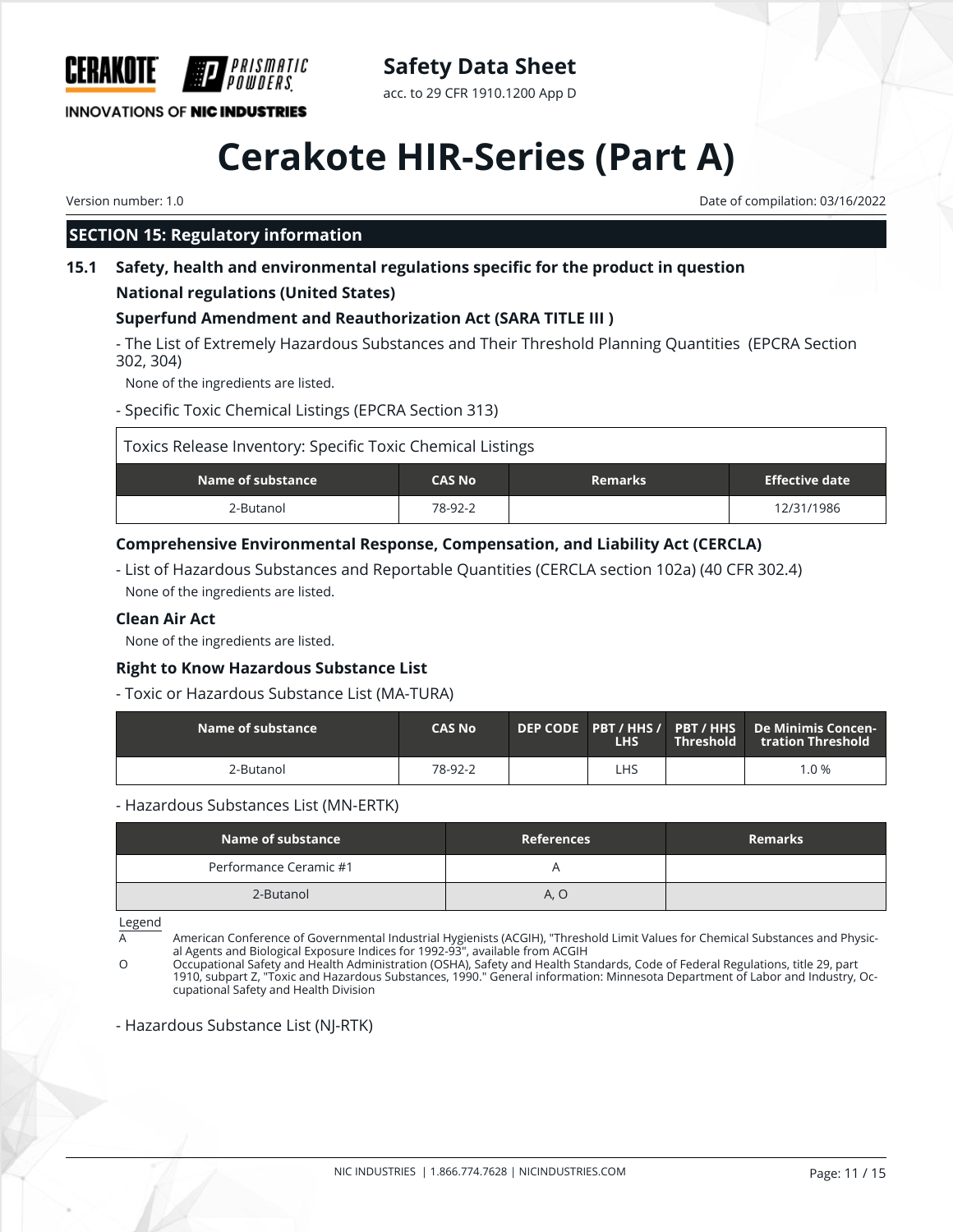

acc. to 29 CFR 1910.1200 App D

**INNOVATIONS OF NIC INDUSTRIES** 

## **Cerakote HIR-Series (Part A)**

Version number: 1.0 Date of compilation: 03/16/2022

| Name of substance      | <b>Remarks</b> | <b>Classifications</b> |
|------------------------|----------------|------------------------|
| Performance Ceramic #1 |                |                        |
| 2-Butanol              |                | F <sub>3</sub>         |
|                        |                |                        |

Legend<br>F3

Flammable - Third Degree

#### - Hazardous Substance List (Chapter 323) (PA-RTK)

| Name of substance      | <b>Classification</b> |
|------------------------|-----------------------|
| Performance Ceramic #1 |                       |
| 2-Butanol              |                       |

 $\frac{\text{Legend}}{\text{F}}$ 

Environmental hazard

#### - Hazardous Substance List (RI-RTK)

| Name of substance      | <b>References</b> |
|------------------------|-------------------|
| Performance Ceramic #1 |                   |
| 2-Butanol              |                   |

Legend

F Flammability (NFPA®)

Toxicity (ACGIH<sup>®</sup>)

#### **California Environmental Protection Agency (Cal/EPA): Proposition 65 - Safe Drinking Water and Toxic Enforcement Act of 1987**

#### Proposition 65 List of chemicals

| Name of substance        | <b>Remarks</b>                                      | Type of the toxicity |
|--------------------------|-----------------------------------------------------|----------------------|
| Performance Ceramic #1   | airborne, unbound particles of res-<br>pirable size | Cancer               |
| p-Chlorobenzotrifluoride |                                                     | Cancer               |

#### **VOC content**

All Cerakote coatings are VOC compliant under the EPA and have low to no VOC content. To find out the VOC content of an individual coating please contact sds@nicindustries.com for more information.

#### **Industry or sector specific available guidance(s)**

#### **NFPA® 704**

National Fire Protection Association: Standard System for the Identification of the Hazards of Materials for Emergency Response (United States).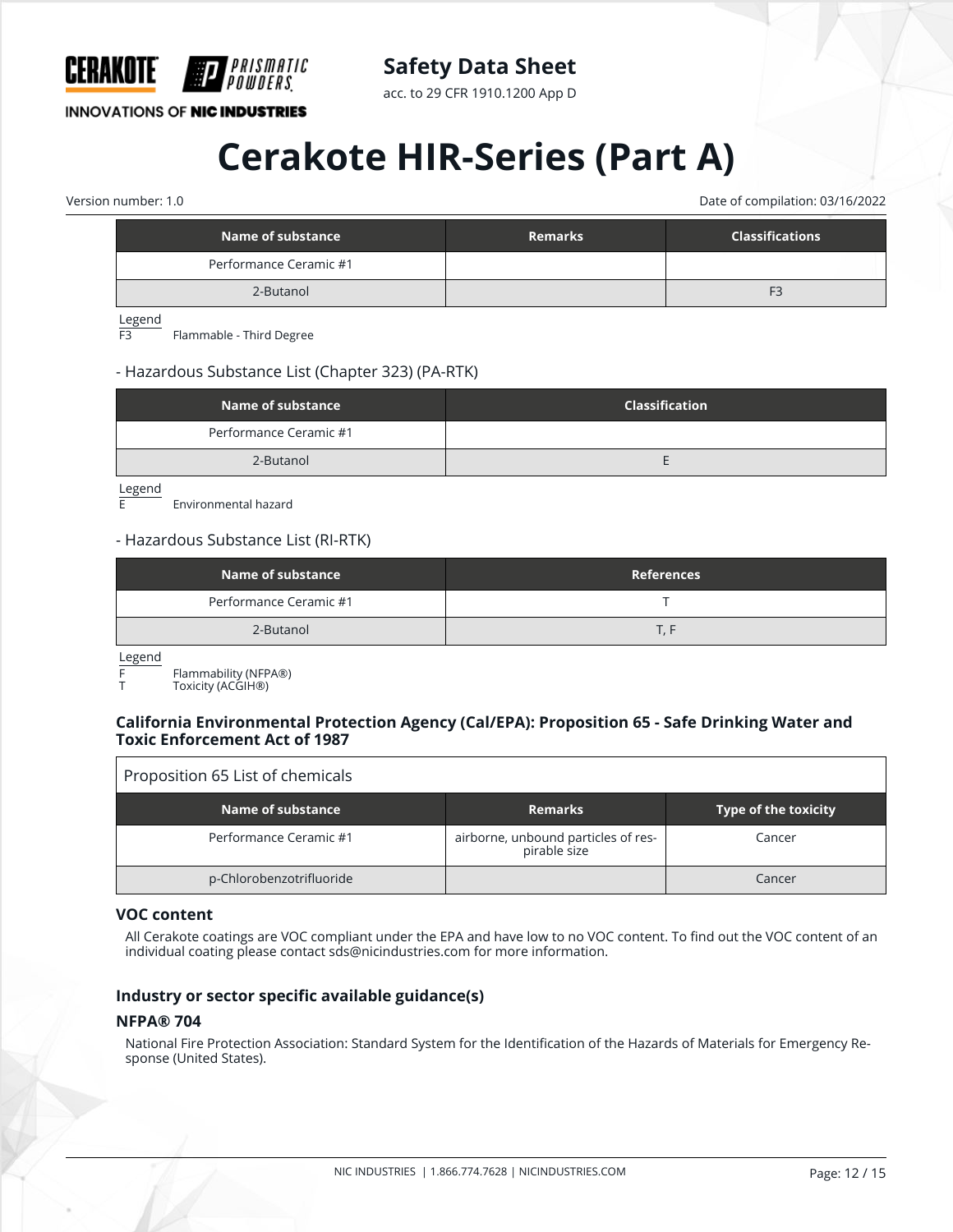

acc. to 29 CFR 1910.1200 App D

#### **INNOVATIONS OF NIC INDUSTRIES**

*PRISMATIC<br>Powders* 

## **Cerakote HIR-Series (Part A)**

Version number: 1.0 Date of compilation: 03/16/2022

| Category       | Degree of haz-<br>ard | <b>Description</b>                                                                                                        |
|----------------|-----------------------|---------------------------------------------------------------------------------------------------------------------------|
| Flammability   |                       | Material that must be moderately heated or exposed to relatively high ambient temper-<br>atures before ignition can occur |
| <b>Health</b>  |                       | Material that, under emergency conditions, can cause temporary incapacitation or re-<br>sidual injury                     |
| Instability    |                       | Material that is normally stable, even under fire conditions                                                              |
| Special hazard |                       |                                                                                                                           |

#### **National inventories**

| <b>Country</b> | <b>Inventory</b> | <b>Status</b>                  |
|----------------|------------------|--------------------------------|
| AU             | <b>AICS</b>      | Not all ingredients are listed |
| CA             | <b>DSL</b>       | Not all ingredients are listed |
| CN             | <b>IECSC</b>     | Not all ingredients are listed |
| EU             | <b>ECSI</b>      | Not all ingredients are listed |
| EU             | REACH Reg.       | Not all ingredients are listed |
| P              | <b>CSCL-ENCS</b> | Not all ingredients are listed |
| JP             | <b>ISHA-ENCS</b> | Not all ingredients are listed |
| <b>KR</b>      | <b>KECI</b>      | Not all ingredients are listed |
| MX             | <b>INSQ</b>      | Not all ingredients are listed |
| NZ             | <b>NZIOC</b>     | Not all ingredients are listed |
| <b>PH</b>      | <b>PICCS</b>     | Not all ingredients are listed |
| <b>TR</b>      | <b>CICR</b>      | Not all ingredients are listed |
| <b>TW</b>      | <b>TCSI</b>      | Not all ingredients are listed |
| <b>US</b>      | <b>TSCA</b>      | Not all ingredients are listed |

Legend

AICS Australian Inventory of Chemical Substances CICR Chemical Inventory and Control Regulation CSCL-ENCS List of Existing and New Chemical Substances (CSCL-ENCS)<br>DSL Domestic Substances List (DSL) DSL Domestic Substances List (DSL) ECSI EC Substance Inventory (EINECS, ELINCS, NLP)<br>IECSC Inventory of Existing Chemical Substances Pro IECSC Inventory of Existing Chemical Substances Produced or Imported in China<br>INSQ National Inventory of Chemical Substances INSQ National Inventory of Chemical Substances<br>ISHA-ENCS Inventory of Existing and New Chemical Sul ISHA-ENCS Inventory of Existing and New Chemical Substances (ISHA-ENCS) KECI Korea Existing Chemicals Inventory NZIoC New Zealand Inventory of Chemicals PICCS Philippine Inventory of Chemicals and Chemical Substances (PICCS) REACH Reg. REACH registered substances<br>TCSI Taiwan Chemical Substance Ir TCSI Taiwan Chemical Substance Inventory<br>
TSCA Toxic Substance Control Act Toxic Substance Control Act

#### **15.2 Chemical Safety Assessment**

Chemical safety assessments for substances in this mixture were not carried out.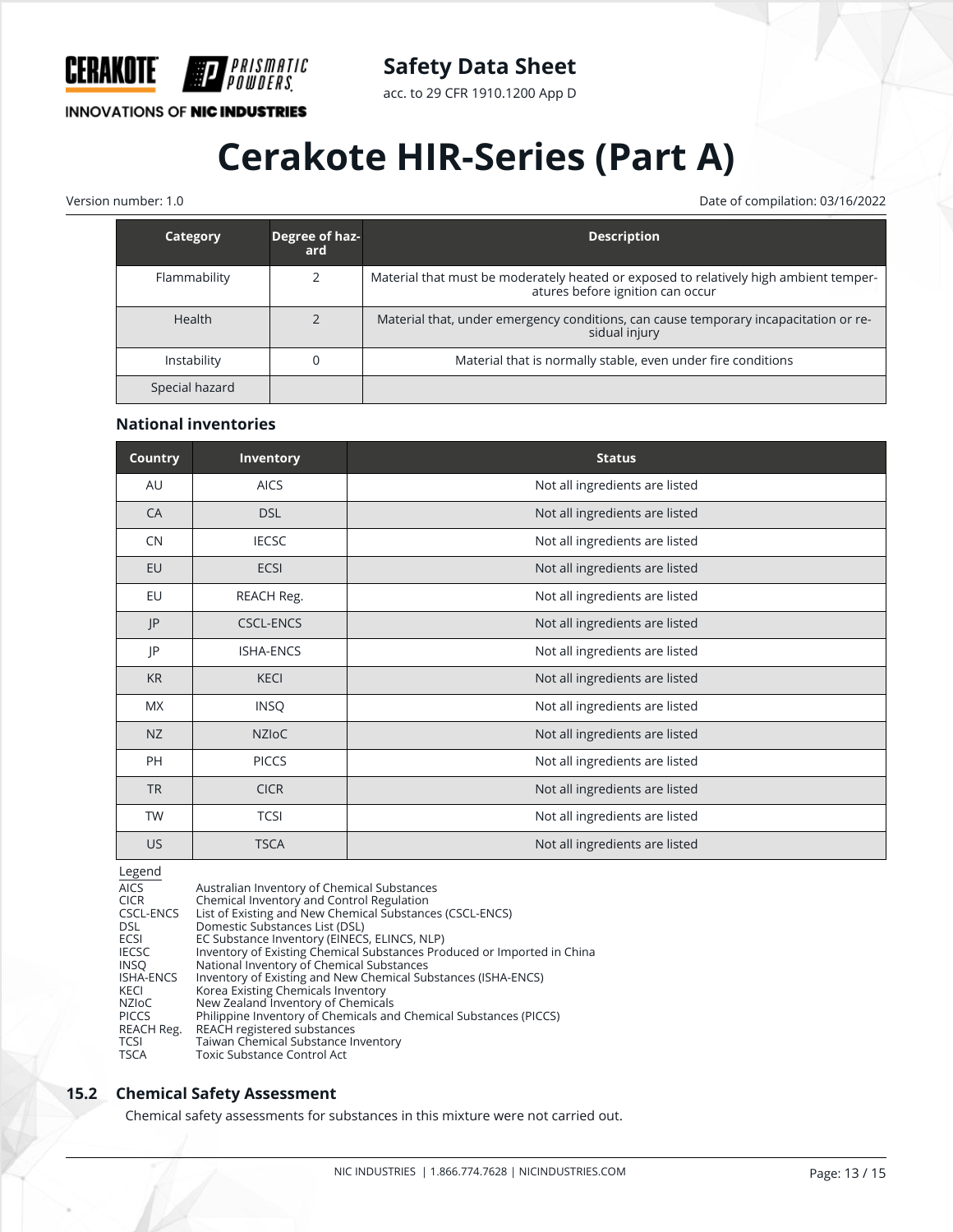

### **Safety Data Sheet**

acc. to 29 CFR 1910.1200 App D

## **Cerakote HIR-Series (Part A)**

Version number: 1.0 Date of compilation: 03/16/2022

### **SECTION 16: Other information, including date of preparation or last revision**

#### **Abbreviations and acronyms**

| Abbr.            | <b>Descriptions of used abbreviations</b>                                                                                                                                                                                                             |
|------------------|-------------------------------------------------------------------------------------------------------------------------------------------------------------------------------------------------------------------------------------------------------|
| 29 CFR 1910.1000 | 29 CFR 1910.1000, Tables Z-1, Z-2, Z-3 - Occupational Safety and Health Standards: Toxic and Hazardous Sub-<br>stances (permissible exposure limits)                                                                                                  |
| 49 CFR US DOT    | 49 CFR U.S. Department of Transportation                                                                                                                                                                                                              |
| <b>ACGIH®</b>    | American Conference of Governmental Industrial Hygienists                                                                                                                                                                                             |
| ACGIH® 2022      | From ACGIH®, 2022 TLVs® and BEIs® Book. Copyright 2022. Reprinted with permission. Information on the<br>proper use of the TLVs® and BEIs®: http://www.acgih.org/tlv-bei-guidelines/policies-procedures-presenta-<br>tions/tlv-bei-position-statement |
| Cal/OSHA PEL     | California Division of Occupational Safety and Health (Cal/OSHA): Permissible Exposure Limits (PELs)                                                                                                                                                  |
| CAS              | Chemical Abstracts Service (service that maintains the most comprehensive list of chemical substances)                                                                                                                                                |
| Ceiling-C        | Ceiling value                                                                                                                                                                                                                                         |
| DEP CODE         | Department of Environmental Protection Code                                                                                                                                                                                                           |
| <b>DGR</b>       | Dangerous Goods Regulations (see IATA/DGR)                                                                                                                                                                                                            |
| <b>EC50</b>      | Effective Concentration 50 %. The EC50 corresponds to the concentration of a tested substance causing 50 %<br>changes in response (e.g. on growth) during a specified time interval                                                                   |
| <b>EINECS</b>    | European Inventory of Existing Commercial Chemical Substances                                                                                                                                                                                         |
| <b>ELINCS</b>    | European List of Notified Chemical Substances                                                                                                                                                                                                         |
| ErC50            | ≡ EC50: in this method, that concentration of test substance which results in a 50 % reduction in either growth<br>(EbC50) or growth rate (ErC50) relative to the control                                                                             |
| <b>GHS</b>       | "Globally Harmonized System of Classification and Labelling of Chemicals" developed by the United Nations                                                                                                                                             |
| <b>HHS</b>       | Higher hazard substance                                                                                                                                                                                                                               |
| <b>IARC</b>      | International Agency for Research on Cancer                                                                                                                                                                                                           |
| <b>IATA</b>      | International Air Transport Association                                                                                                                                                                                                               |
| <b>IATA/DGR</b>  | Dangerous Goods Regulations (DGR) for the air transport (IATA)                                                                                                                                                                                        |
| <b>ICAO</b>      | International Civil Aviation Organization                                                                                                                                                                                                             |
| <b>IMDG</b>      | International Maritime Dangerous Goods Code                                                                                                                                                                                                           |
| <b>LC50</b>      | Lethal Concentration 50%: the LC50 corresponds to the concentration of a tested substance causing 50 % leth-<br>ality during a specified time interval                                                                                                |
| LHS              | Lower hazard substance                                                                                                                                                                                                                                |
| MARPOL           | International Convention for the Prevention of Pollution from Ships (abbr. of "Marine Pollutant")                                                                                                                                                     |
| <b>NFPA®</b>     | National Fire Protection Association (United States)                                                                                                                                                                                                  |
| NIOSH REL        | National Institute for Occupational Safety and Health (NIOSH): Recommended Exposure Limits (RELs)                                                                                                                                                     |
| <b>NLP</b>       | No-Longer Polymer                                                                                                                                                                                                                                     |
| <b>OSHA</b>      | Occupational Safety and Health Administration (United States)                                                                                                                                                                                         |